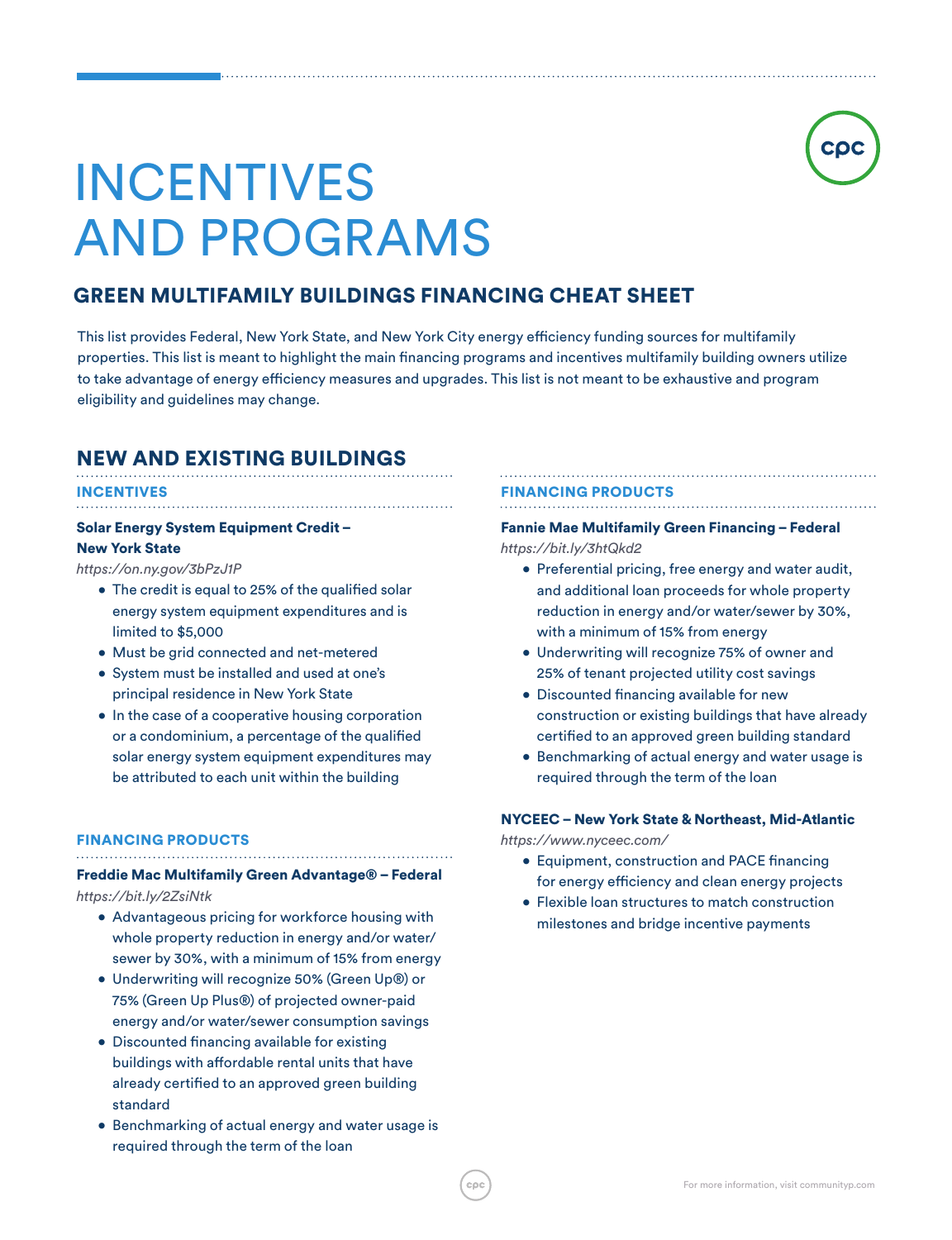# NEW BUILDINGS

#### INCENTIVES

New York State Energy Research and Development Authority (NYSERDA) Multifamily New Construction Program (Low-Rise Mid- and High-Rise) – New York State

*https://on.ny.gov/2E9Twgc*

- Targets low-to-moderate income (LMI) housing sector with some incentives for market rate
- New construction and gut rehabilitation projects incentivized to achieve highest potential level of energy efficiency and building performance
- Renewable energy generation, ground-source heat pumps, and other innovative technologies encouraged to achieve higher performance targets
- Incentives range from \$450/unit to \$5,200/unit depending on market type, number of dwelling units, and performance tier
- Customers in areas affected by a utility moratorium may be eligible for enhanced incentives

#### FINANCING PRODUCTS

#### Underwriting Performance

- Energy and water efficiency reduce utility bills and maintenance costs, thereby increasing Net Operating Income (NOI) and value
- Underwriting a portion of the projected energy performance supports additional private loan proceeds to help finance the high-performance measures while reducing the need for public subsidy

# EXISTING BUILDINGS

## INCENTIVES

NYSERDA Multifamily Performance Program (MPP) –

#### New York State

*https://on.ny.gov/3k9Sd0a*

- MPP focuses on improving the energy usage of existing multifamily buildings by a minimum of 20%
- Projects that achieve reductions in energy use of 35% can receive incentives of \$1,500 per unit
- Energy savings of 40% or more and may be eligible for the High-Performance Component and incentives up to \$3,500 per unit

#### EmPower New York – New York State

*https://on.ny.gov/33DpBpv*

- NYSERDA program serving tenants and homeowners making below 60% of the state median income, or participating in a utility payment assistance program and living in buildings with 100 units or fewer
- Services include:
	- o Free home energy assessment to identify potential scope items
	- o High-efficiency lighting installation
	- o Attic and wall insulation
	- o Replacement of old, inefficient appliances o Installation of low-flow water fixtures
	-
- EmPower NY does not provide roofs, windows, doors, or stoves

#### Weatherization Assistance Program – New York State

*https://on.ny.gov/32kzXuM*

- Program to reduce energy usage and costs for low-income families in single-family and multifamily properties
- Measures include air-sealing, systems commissioning, upgrades (ex. ventilation, domestic hot water distribution) and other measures to improve overall building performance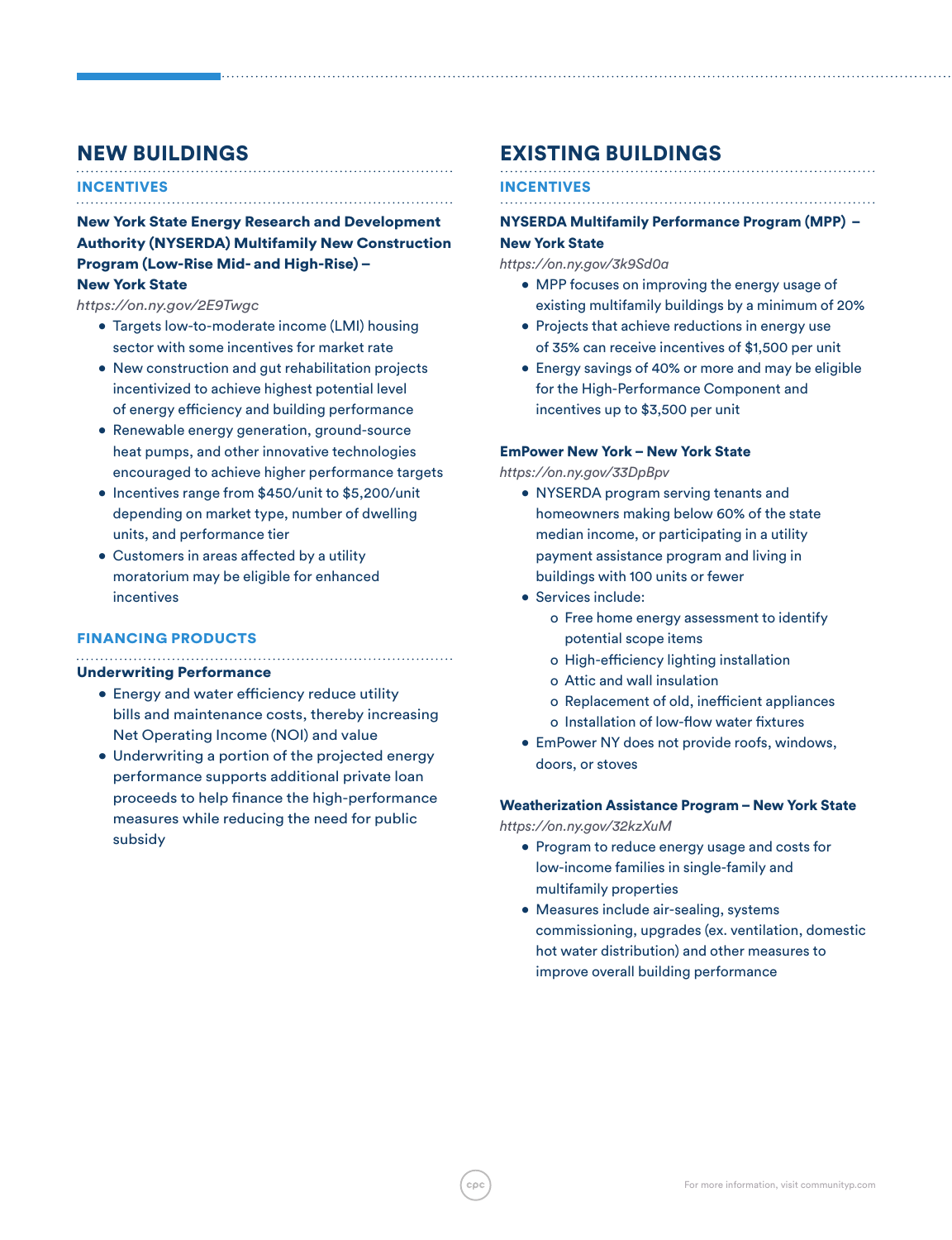# EXISTING BUILDINGS

#### INCENTIVES

# Con Edison Equipment Rebates for Multifamily Buildings – New York City

*https://bit.ly/2RhQXvt*

- Installed measures and incentives for both gas and electric customers
- Applies to market rate and affordable with additional rebates and savings for income-eligible multifamily buildings
- Available to building owners who pay into the Energy Efficiency Tracker for electric and/or gas service, have not received other incentives for the same measure, and are looking to replace and upgrade equipment

# Con Edison Neighborhood Program for Multifamily Buildings in Brooklyn and Queens – New York City

*https://bit.ly/33m6tvL* 

- Eligible to property owners/managers of multifamily buildings with five or more units in Brooklyn or Queens
- Free installation of energy efficient lighting and control upgrades in building common areas
- Incentives can include packaged terminal air conditioners and air-source heat pumps

## National Grid Multifamily Rebates and Incentives – New York City and Long Island

*https://bit.ly/33AfMsr*

- Eligible to property owners/managers of multifamily buildings with five or more units on firm multifamily gas heating rates
- Includes prescriptive and custom incentive measures as well as equipment installation
- National Grid's Direct Install Program offers multifamily buildings no-cost installation of highefficiency water and energy saving measures
- Installations for this program run through 12/31/2020

#### FINANCING PRODUCTS

# Green Housing Preservation Program (GHPP) –

#### New York City

*https://on.nyc.gov/3kcqGLE*

- Administered by New York City Department of Housing Preservation and Development (HPD)
- Green loan program to assist small and mid-size building owners of multifamily properties under 50,000 square feet (~50 units)
- Provides low- or no-interest loans to finance energy efficiency and water conservation improvements, lead remediation, and moderate rehabilitation work
- Project scope of work must reduce energy usage by at least 20%

#### Underwriting Savings

*https://bit.ly/2ZtqTC5* 

- Energy and water efficiency reduce utility bills and maintenance costs, thereby increasing Net Operating Income (NOI) and value
- Underwriting a portion of the projected energy savings (compared to current operations) supports additional private loan proceeds to finance improvements while reducing the need for public subsidy